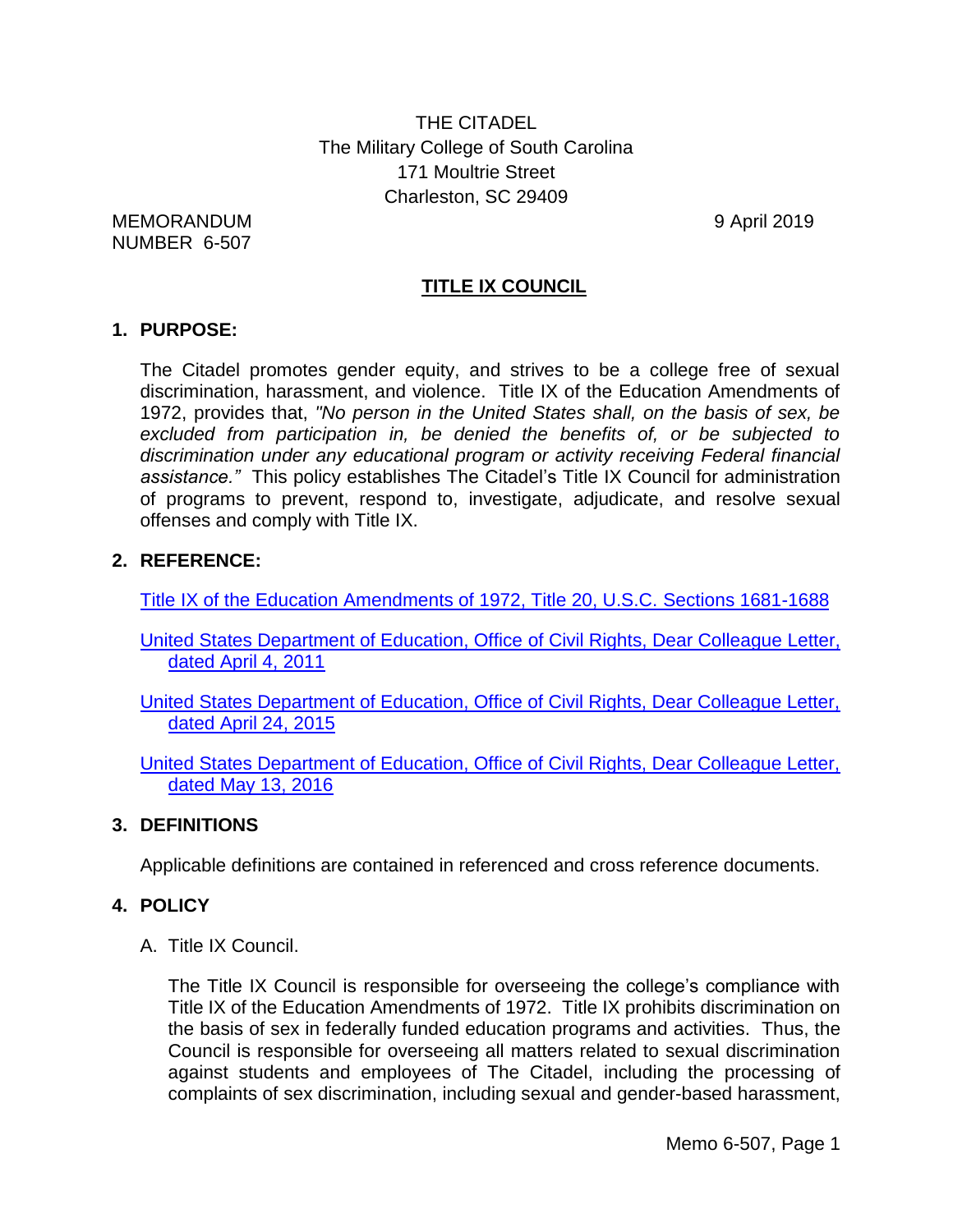assault and violence. The President appoints members to this committee on the recommendation of the Title IX Coordinator.

- B. Membership.
	- 1. The Title IX Coordinator chairs the council, and three Deputy Title IX Coordinators, appointed from the Athletics, Human Resources, and Academic Affairs, serve as the primary members. The Title IX Coordinator is appointed by the President of The Citadel. Deputy coordinators serve up to three years on staggered terms. Deputy coordinators may be reappointed at the discretion of their respective Vice President.
	- 2. Advisors to the council are the Provost, Senior Vice President for Operations and Administration, Chief of Staff to the Commandant, Chief Compliance Officer, Director of Campus Advocacy Response & Education (CARE), Human Resources Director, and Public Safety.
	- 3. The General Counsel shall serve as counsel to the Title IX Council.
	- 4. See [Annex A](#page-6-0) for The Citadel Title IX Program Composition and Campus Reporting Protocol.
- C. Meetings.
	- 1. The Title IX Council will meet quarterly.
	- 2. A Title IX Council meeting can also be called on immediate or short notice on an as-needed basis if warranted.
- D. Function and responsibilities.
	- 1. The development of policies and procedures to prohibit and prevent sexual discrimination and the policies and procedures to follow when allegations of sexual discrimination are made.
	- 2. The development of education, training, and orientation materials and delivery methods to ensure students and employees are made aware of The Citadel's commitment to Title IX of policies and procedures regarding Title IX.
	- 3. The development of education, training, and orientation materials and delivery methods to ensure students and employees are made aware of avenues of reporting either as a victim of discrimination or as a witness thereof.
	- 4. The oversight of investigations of complaints of sexual discrimination, violence, harassment, and other forms of sexual misconduct.
	- 5. The review of complaints and investigation in order to identify patterns or systematic problems that might otherwise go unnoticed.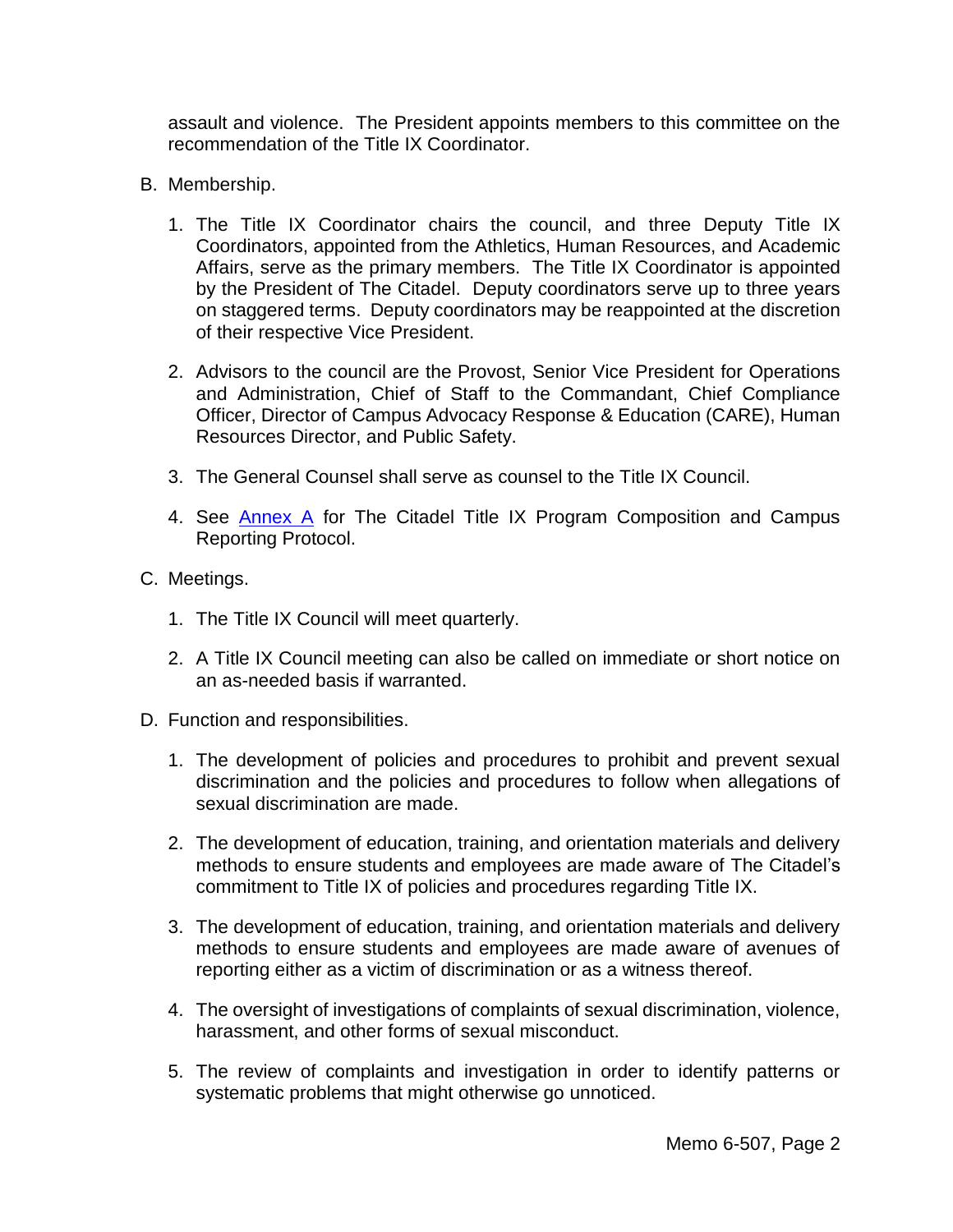- 6. The protection and safety of those reporting violations.
- 7. The accurate and timely reporting of incidents required by the Clery Act.
- 8. Attendance at training events and the provision of appropriate training for deputy coordinators and other members of the Title IX compliance team
- 9. The President, Provost, Vice Presidents, Commandant, Athletic Director, and other college executives may request advisory or investigative services on actual or potential Title IX matters via the Council, as well as additional duties and responsibilities as directed by Citadel senior administrators.
- E. Incident Response.
	- 1. **Any student**, who has concerns about sexual discrimination, including any concerns pertaining to sexual misconduct, is encouraged to seek assistance from CARE. The student may also choose to seek assistance from Title IX Coordinators, Public Safety, or any trusted college faculty or staff member. **Faculty and staff** concerned about sexual discrimination, harassment, violence, or misconduct may seek assistance from Title IX Coordinators, Human Resources, Public Safety or a trusted college official. CARE and Title IX Coordinators can provide information about resources for assistance and about options for addressing concerns. Those options may vary depending on the nature of the complaint, whether the complainant is a student, faculty or staff member, the wishes of the complainant regarding confidentiality, and whether the complainant prefers to proceed formally or informally.
	- 2. Allegations of sexual and gender-based harassment, assault and violence should be reported pursuant to The Citadel's policies on [Sexual Harassment](http://www.my.citadel.edu/root/images/policies/2-026-sexual-harassment-policy.pdf) and [Sexual Violence Prevention & Response](http://www.my.citadel.edu/root/images/policies/2-025-sexual-violence-prevention-and-response-policy.pdf) policies, Memorandums 2-026 and 2-025 respectively. All employees, other than non-professional counselors or advocates and those employees legally regarded as confidential resources, are expected to promptly report to The Citadel sexual and gender-based harassment, assault and violence that they observe or learn about.
- F. Training.
	- 1. Annual live and/or online training for employees and students can include, but will not necessarily be limited to, the following topics:
		- a. What constitutes sexual discrimination, harassment or violence,
		- b. Policies/code governing such conduct,
		- c. Correlation between alcohol, drugs, and sexual misconduct,
		- d. Responding to those who have experienced a sexual offense,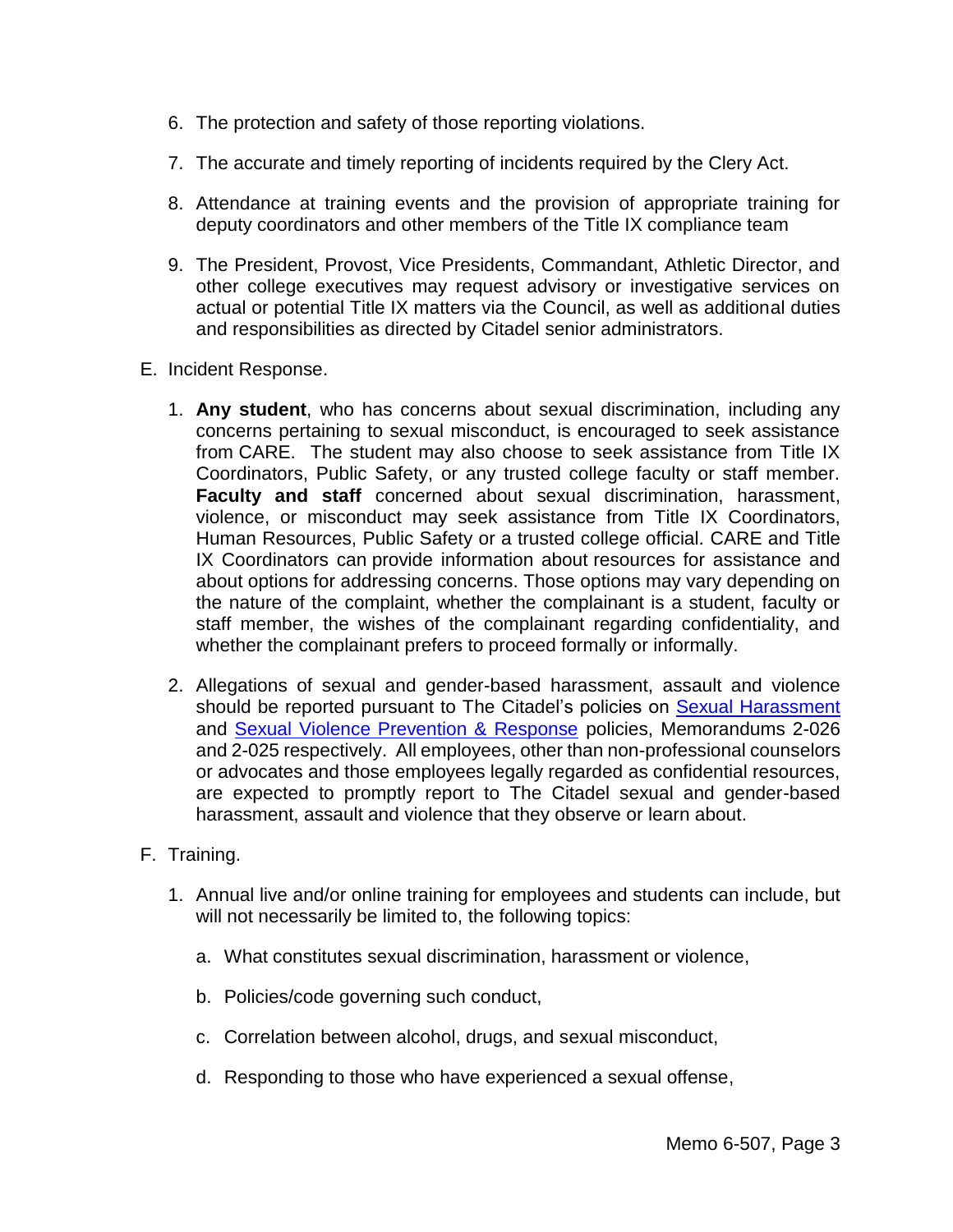- e. Preservation of evidence,
- f. Encouragement/responsibility to report offenses & reporting channels,
- g. Confidentiality versus public safety,
- h. Grievance procedures,
- i. Protections against retaliation, and
- j. Preventative roles, bystander intervention, and alumni.
- 2. Additional live and/or online annual training will be provided to college officials who have responsibilities in the Title IX program to develop specialized skills enabling those officials to fairly and appropriately receive, investigate, or resolve reports of sexual or gender based harassment, assault or violence, or counsel or advocate on behalf of individuals involved in such reports, Such training may include, but will not necessarily be limited to, instruction on how to:
	- a. Determine during actual cases whether questioned sexual conduct is sufficiently serious to limit or deny a Citadel person's ability to participate in or benefit from a Citadel educational program or activity,
	- b. Take prompt and effective steps during actual cases reasonably calculated to end sexual discrimination, harassment, or violence that creates a hostile environment, and
	- c. Serve as an informative and fair counselor(s) and advocate(s) for both complainants and respondents.
- G. Reporting, Documentation, Trend Analysis, and Annual Report.
	- 1. The Provost, vice president level advisors, and General Counsel have the discretion to immediately brief the President on any Title IX matters while maintaining the confidentiality of the complainant and respondent.
	- 2. For formal investigations, The Senior Vice President for Operations and Administration will appoint an investigator(s) from the current list of personnel who have been formally trained in Title IX matters. The assigned investigator is responsible for documenting complainant, respondent, and witness testimony, collecting documentary evidence, and drafting the investigative report.
	- 3. The Title IX Coordinator will oversee EthicsPoint entry of documentation regarding reported incidents, investigation, outcome, and remedial action.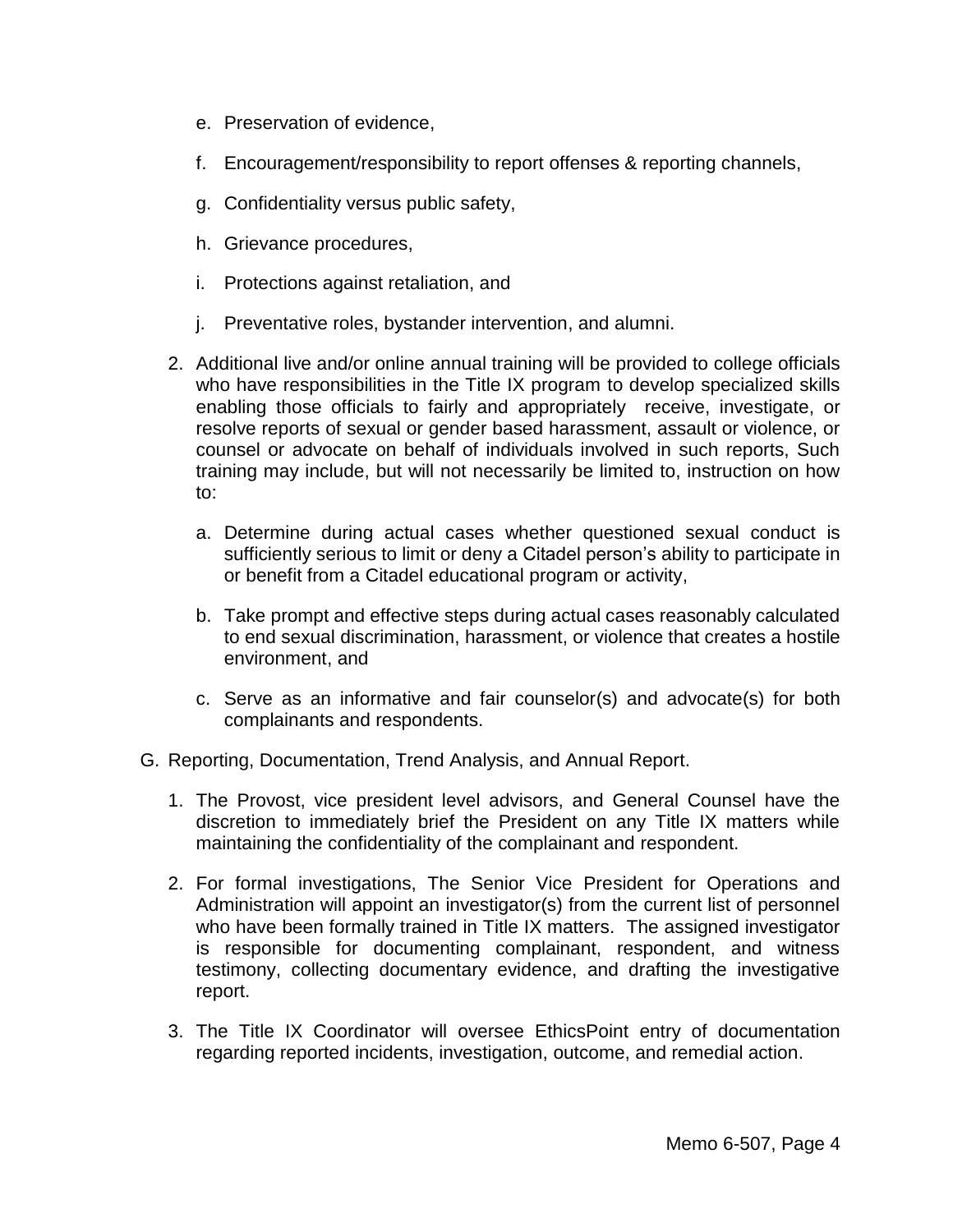- 4. The Title IX Council will analyze case statistics and traits to identify potential problems, threats, risks, and preventative measures for constant programmatic efforts towards gender equity and safety from sexual offenses.
- 5. The Title IX Coordinator will draft an annual report, coinciding with academic and fiscal year (July 1 through June 30). Content will include the state of affairs, statistics, significant case briefings, council status, funding/expenditures, and assessment and recommendations regarding the effectiveness of the program.
- H. Confidentiality.

The Citadel will maintain the confidentiality of accusers and accused individuals and will evaluate any confidentiality requests, in the context of its responsibility to provide a safe and nondiscriminatory environment for all members of The Citadel community. Thus, in response to requests for confidentiality, The Citadel will consider the seriousness of the alleged harassment, the age of the individual harassed, whether there have been other complaints or reports of harassment against the alleged harasser, and the rights of the accused individual to receive information about the accuser and the allegations if a formal proceeding with sanctions may result.

### **5. COMPLIANCE:**

Individuals having knowledge of threats or violent acts who fail to report that information to appropriate authorities and/or the Title IX Coordinators may be subject to discipline, up to and including termination from The Citadel. Students who fail to comply with a request for assessment and/or conditions of continued enrollment may be referred to the Commandant or Provost, as appropriate, and may face disciplinary action.

#### **6. NOTES:**

## **A. Dates of official enactment and amendments:**

Approved by the Senior Vice President for Operations and Administration on 9 April 2019

#### **B. Responsible Department:**

Office of Institutional Compliance

## **C. Responsible Official:**

Title IX Coordinator

#### **D. Cross References:**

[Memorandum 2-026, Sexual Harassment Policy](http://www.citadel.edu/root/images/policies/2-026-sexual-harassment-policy.pdf)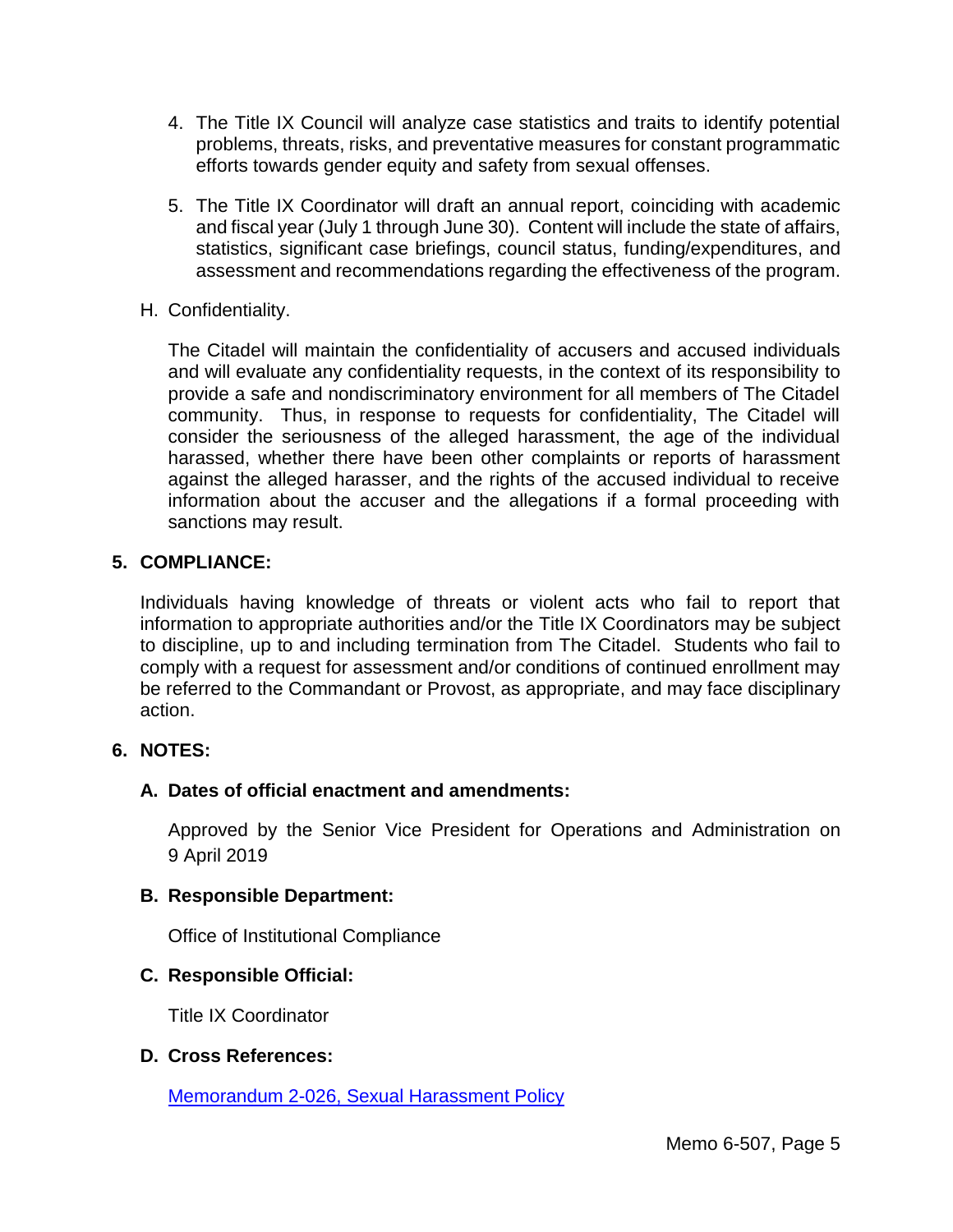[Memorandum 2-025, Sexual Violence Prevention & Response](http://www.citadel.edu/root/images/policies/2-025-sexual-violence-prevention-and-response-policy.pdf)

[Notice of Sexual Harassment and Nondiscrimination](http://www.citadel.edu/root/images/policies/notice-of-sexual-harassment-and-nondiscrimination.pdf)

[The Citadel Memorandum on Equal Opportunity](http://www.citadel.edu/root/images/bov/policies/presidents_equal_opportunity_memorandum.pdf)

### **7. RESCISSION**

None

### **8. REVIEW**

Review this policy on an annual basis.

FOR THE PRESIDENT

//Signed, TGP, 9 April 2019// OFFICIAL THOMAS G. PHILIPKOSKY Colonel, USAF Retired Senior Vice President for Operations and Administration

#### Attachment

[Annex A,](#page-6-0) The Citadel Title IX Program Composition and Campus Reporting Protocol